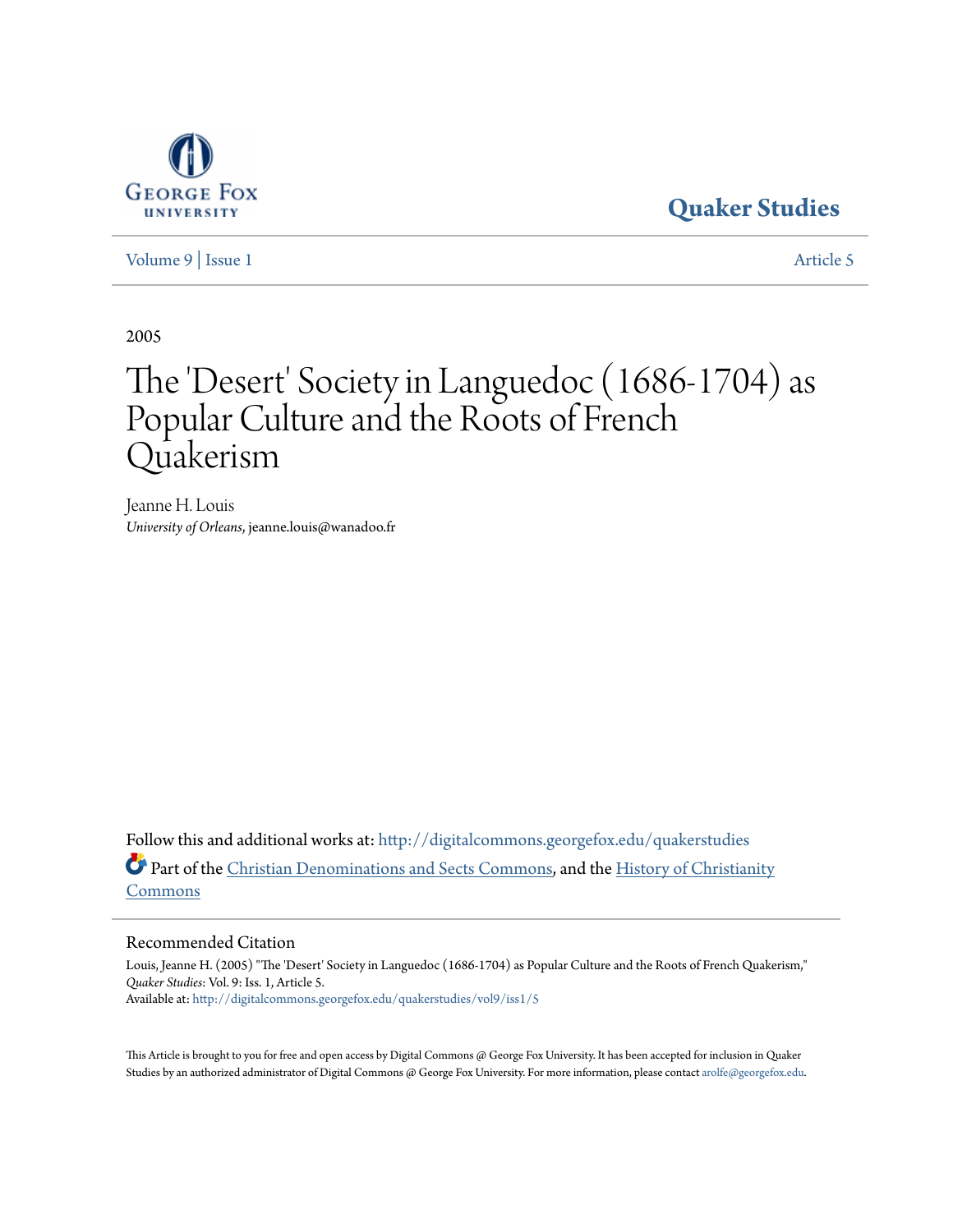## QUAKER STUDIES 911 (2004) [54-67] ISSN 1363-013X

## THE 'DESERT' SOCIETY IN LANGUEDOC (1686-1704) AS POPULAR CULTURE AND THE ROOTS OF FRENCH QUAKERISM

Jeanne Henriette Louis

University of Orleans, France

#### ABSTRACT

The 'Desert' society in Cévennes, Languedoc, was an offshoot of the persecution of French Protestants by Louis XIV. The clandestine assemblies that met in the ravines gave rise to lay ministry, as the Revocation of the Edict of Nantes (1685) had forced professional ministers to flee abroad. At first, Predicants replaced ministers, then Prophets and Prophetesses in turn replaced the killed Prédicants. The 'Desert' society gave birth to a popular culture. At the end of the seventeenth century, the Protestants' resistance was peaceful, but as persecutions grew, the Camisard war broke out in 1702. But a minority of Prophets refused violence, even in self-defence, as a solution to the Protestants' problems. They gathered in the Vaunage valley, around Congénies, near Nîmes. Their spiritual descendants met British Friends in 1785, and joined the Religious Society of Friends in 1788. They also belonged to the popular culture of the 'Desert' society.

#### **KEYWORDS**

#### French Prophets, French Quakers, Shakers, Congenies, lay ministry, millennium.

The 'Desert' society originated in the Cévennes Mountains in Languedoc, in the South of France, as a direct response to the persecution of French Protestants by Louis XIV and the Catholic Church. After 1685, in spite of the heavy risks they ran, Huguenots met in forests, caves or ravines to pray, sing psalms and listen to those who spoke God's message, first the Prédicants (lay preachers) and later the 'Prophets'. The purpose here is to explore the existence of the 'Desert' society, the Prédicants, (1686 - 98), the Prophets (1688 - 1702) and the *Camisards* (1702 - 07), whose members who were in exile in London from 1706. In 1980, Hillel Schwartz published French Prophets, a study which examined the lives of the exiled Camisards, known as 'French Prophets', and their British followers, and considerable work on this topic has also been undertaken by Jean-Paul Chabrol.<sup>1</sup> In his conclusion, Schwartz asked 'what happened to the

## LOUIS THE 'DESERT' SOCIETY IN LANGUEDOC 55

French Prophets? Why, after little more than fifty years, did they disappear?'2 This remark nevertheless applied to 'French Prophets' who had taken refuge in Britain and not to those members who remained in France. Additional questions can be asked about the 'Desert' society in France: did they have a popular appeal, were they a peaceful or violent community, and did they leave a lasting legacy?

In a recent article, on the Nantucket Quakers' petition as an alternative to Benjamin Franklin's declaration to the French revolutionary government, it was possible to demonstrate the Nantucket connection with Congénies, the home of French Quakerism in Languedoc.<sup>3</sup> In this study, the origins of French Quakerism were explored along with the experiences of Jean de Marsillac,' who acted as the link between French Inspirés (or Couflaires) and British and American Friends. These sentiments were also reflected in the work of Peter Brock who discussed conscientious objection in revolutionary France, the origins of Quakerism at Congénies, and the significance of de Marsillac. A much earlier written study by Charles Tylor in 1893 had argued that the French Friends saw Daniel Raoul as their spiritual ancestor.<sup>5</sup> Tylor had come to this conclusion after visiting the French Quaker community at Congenies, and his views were confirmed half a century later in H. Van Etten's 1945 monograph.<sup>6</sup> French Quakers today tend to follow this line of argument, and rightly so if only the eighteenth century is taken into account. But it is possible to make a case that French Quakerism has an older and broader foundation, rooted in the popular culture of the 'Desert' society at the end of the seventeenth century. Arising from my earlier investigation, this paper will now explore the comparisons between the culture of the French 'Desert' society and that of the British Quakers. By so doing, it is my intention to put into perspective the origins of French Quakerism in Congenies, in the Vaunage Valley.

## THE PERSECUTION OF PROTESTANTS BY LOUIS XIV

On 13 April 1598 the Edict of Nantes was signed by Henry IV and brought some welcome relief to French Protestants, who believed that the Edict was finally in place. By the 1680s, however, it was increasingly clear that there was less tolerance shown to the Protestants, and progressively pressure was exerted on them to convert to the Catholic Church. In spite of the associated risks these Protestant remained true to their faith and courageously resisted all attempts at coercion. Claude Brousson, a Protestant lawyer, advocated a novel kind of passive resistance: on a Sunday, all the 'Reformed' would meet near the ruins of Protestant churches, and sing psalms, even though such practices were forbidden. Brousson tended to be a lone voice as few Protestants followed him, which naturally weakened the resistance movement.' In 1683, the Protestants in Languedoc were again subject to oppression, and Brousson had to seek refuge in Switzerland. Two years later, Louis XIV signed the Edict of Fontainebleau,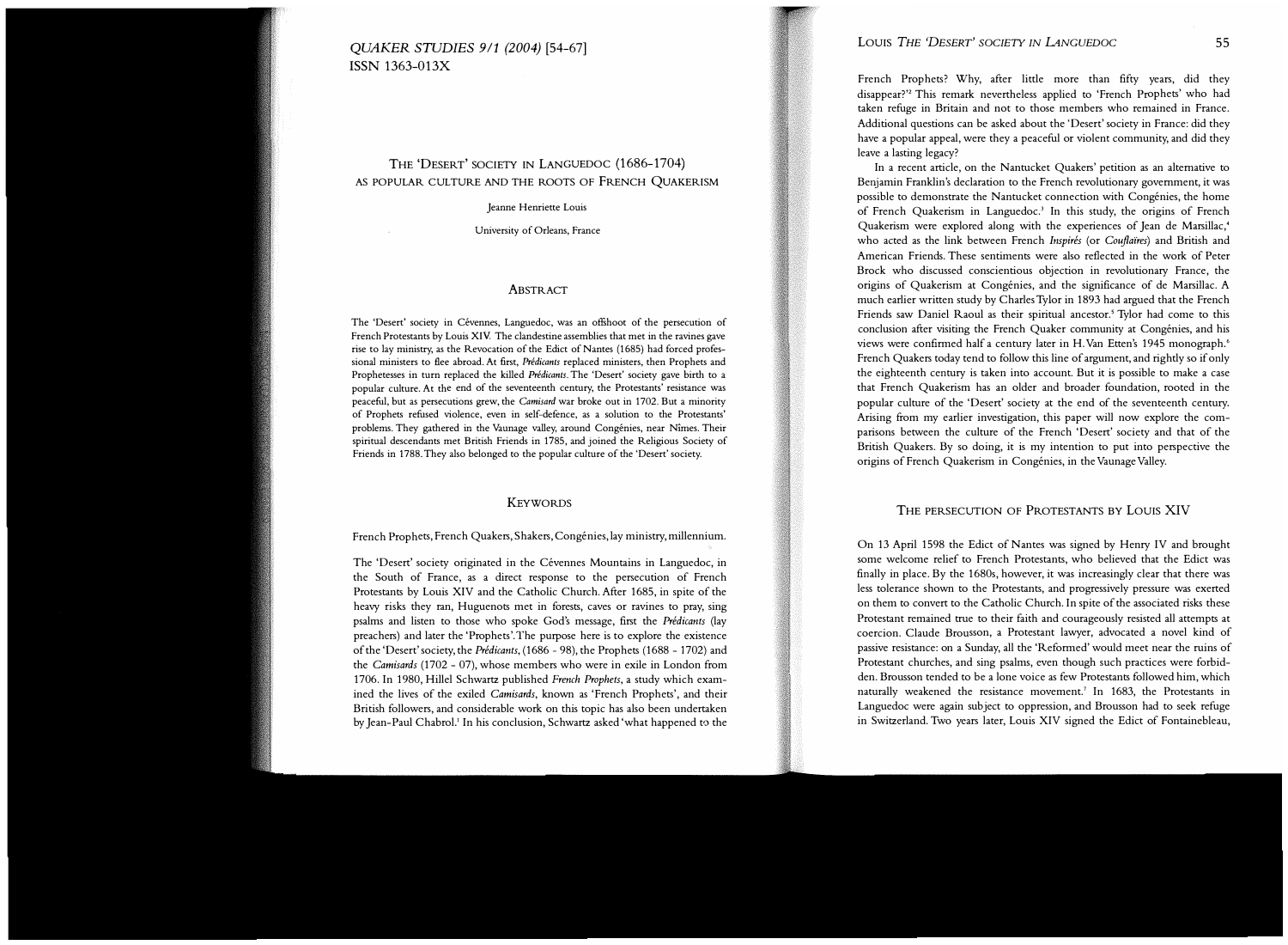which immediately revoked the Edict of Nantes, the Protestant religion was banned, ministers were given two weeks to convert to Catholicism or leave the country, and Protestant religious services were forbidden. Consequently, hundreds of thousands of Protestants fled abroad, while others pretended to become Catholics. Despite these draconian measures, the Protestant religion survived in France as co-religionists held clandestine meetings, and this period became known as the 'Desert'. What Louis XIV and the Catholic Church had not foreseen was that depriving Protestants of their ministers would not crush their religion or destroy their meetings. One of the basic principles of the Protestant church was the universal ministry. The Prédicants were a perfect example of this, as the combination of the absence of an official ministry and clandestine meetings made it possible for the development of a lay mimstry, and for 'prophecy'.<sup>8</sup>

#### THE ORIGINS OF LAY MINISTRY

Lay ministry started with men called Prédicants (lay preachers), notably François Vivens, a 20-year-old teacher. At first, the total number was about 60, representing craftsmen, weavers, shoemakers, and farmers, and consequently they had not studied theology nor were they professional ministers.<sup>9</sup> In 1686, shortly after the Revocation of the Edict of Nantes, they began preaching after being 'elected' by Protestant families who had resisted the oppression of the Catholic<br>Church hy halding also desting masting and hy mading the Pible at night <sup>10</sup> Church by holding clandestine meeting and by reading the Bible at night.<sup>10</sup> Furthermore, even though the children were forced to attend Catholic schools, they were provided with Protestant culture at home and in the Desert, where Prédicants would preach in front of large assemblies, placing a reliance on the Bible, which they came to know by heart. Brousson, although not a professional minister, had a wide religious and intellectual background, and assisted the lay preachers by providing sermons from his place of exile in Switzerland.11

Men, such as Brousson, were nevertheless a rarity, and he deeply regretted the exodus of Protestant ministers. In 1685, he published a 'Lettre au clergé de France' ('Letter to the French Ministers') exhorting them to return to France.<sup>12</sup> This, of course, would have been very dangerous for them. In 1689, determined to avail the Protestants of a preaching ministry, Brousson returned to the Cévennes, where he became a Predicant, but was forced back into exile at Lausanne, in 1694, when his life was threatened. It was during this period of exile that he officially became a minister. Undaunted by his earlier setbacks, Brousson went back to France and held many clandestine assemblies. Another period of exile followed in 1697 when he forced to seek refuge in the Netherlands. The following year he visited southern France, but was arrested in 1798, brought to Montpellier, condemned and immediately executed.<sup>13</sup> The execution of such a charismatic leader greatly troubled the Desert population, particularly as many other Prédicants were either sent to the galleys or put to

death. 14 For example, the women were kept prisoners in the Tower of Constance. Here many of them died,<sup>15</sup> and these events are still vivid among French Protestants.<sup>16</sup> The persecution of Prédicants led to another kind of popular culture: prophecy.

#### **PROPHECY**

Prophecy began with child-prophets who shamed their parents by exposing their deceitfulness, particularly the compliance with the French government's desire to make them conform to Catholicism while they remained clandestine Protestants. Indeed, these young prophets exposed those who attended mass, celebrated their weddings and christened their children in Catholic churches in order to avoid persecution, while in the safety of their home they taught their children the Protestant way of praying and reading the Bible. 17 Women were particularly active as prophetesses. The most famous Prophetess was a shepherdess, Isabeau Vincent in Dauphine, who began her prophecies in 1688 at the age of fifteen. She spoke with her eyes shut, interpreted the Bible, and called on her co-religionists to repent because they had pretended to become Catholics. Crowds attended her prophecies and she was eventually thrown into jail, but continued to keep preaching while imprisoned. Consequently, she 'became famous throughout Europe.'" The prophetic movement thus started in Dauphine,Vivarais, andVelay, in the east of France, then spread to the Cevennes in Languedoc in the south of France. Although the Bible was significant for these Prophets, they relied mainly on divine inspiration. Furthermore, they insisted on the need for repentance, and the coming of the millennium.

## THE HISTORIOGRAPHY OF FRENCH QUAKERISM AND THE COMPARISON BETWEEN THE 'DESERT' SOCIETY AND CONTEMPORANEOUS BRITISH FRIENDS

The French authority most associated with the 'Desert' society is Phillippe Joutard, particularly his study Les Camisards, a rich anthology compiled in 1980.19 But Joutard, although a known expert on this community, does not seem to have worked on the Quakers, either British or French. This is often the case with most French historians of French Protestant history. Another anthology is also very helpful for the study of Protestantism in France. Maximilien Misson's Les theâtre sacré des Cévennes, originally published in 1707, offers an accessible account to the French reader.<sup>20</sup> These are testimonies by former Prophets concerning the 'Desert' society and the Camisard war. Yet to date there is no complete historical study published on French Friends, particularly as Van Etten's monograph, written over a half a century ago, only mentions the 'Desert'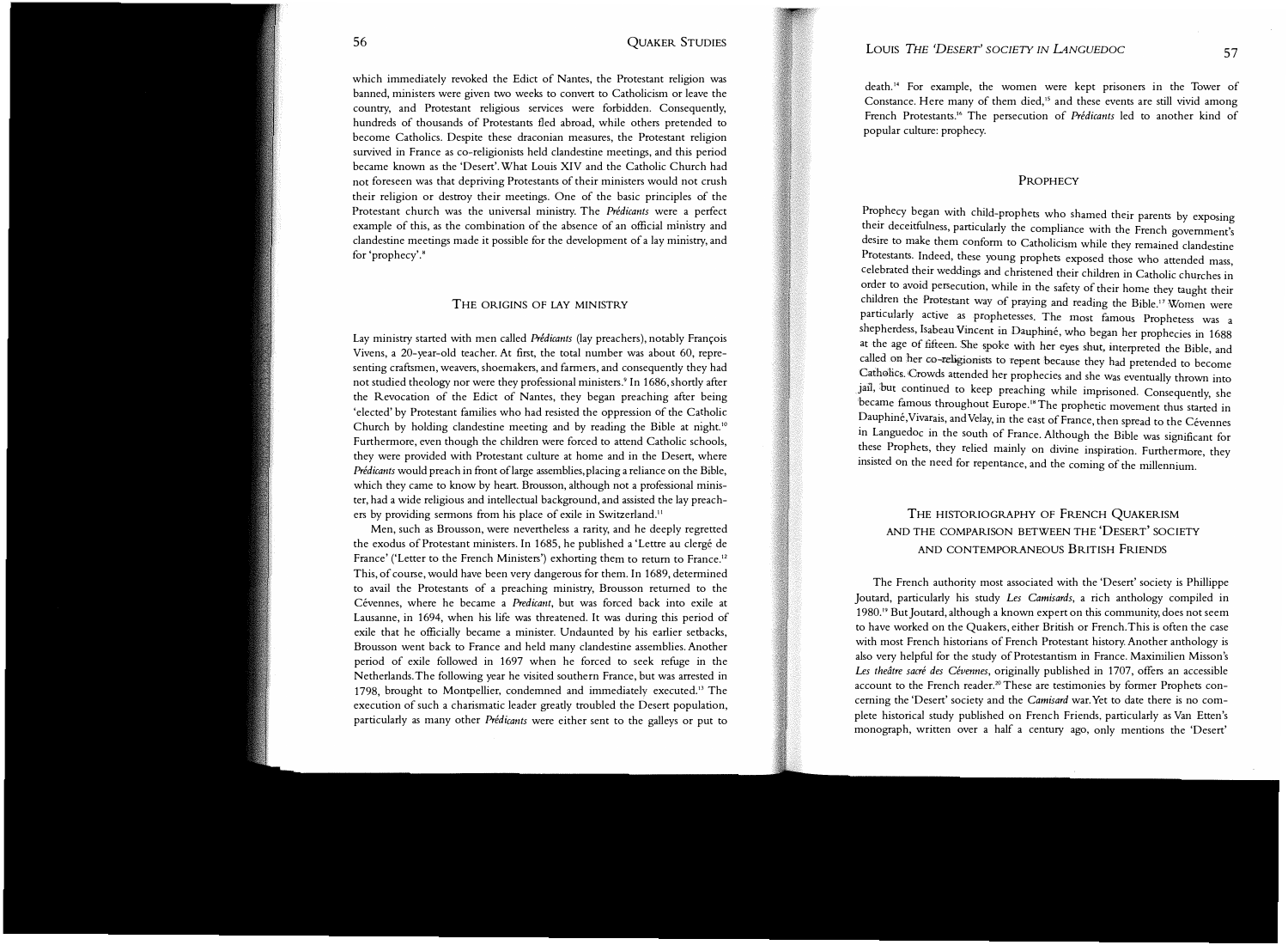society in a few lines,<sup>21</sup> and specifies that the origin of French Quakerism can be dated to 1702. The historian who questioned whether Congénies Quakers were derived from the 'Desert' society was Charles Tylor, but again he placed greater emphasis on eighteenth century Quakers and spent but little time on the seventeenth century 'Desert' society. He simply observed the execution of the 'Quaker' Claude Gristan in 1698.<sup>22</sup> Moreover, while most historians of French Quakerism specify that Daniel Raoul, executed early in the eighteenth century, was from the second generation of French Quakers, significantly they have made no comparison between the development of seventeenth century British Quakerism and the peaceful Desert culture of the same period in France. In his Notes pour servir à l'histoire des Quakers de Congénies published in 1976,<sup>23</sup> Pierre Poivre insisted on the Desert spiritual origins of the French Quaker movement, but he did not draw a comparison with the British Quaker movement of the same period. In a recent lecture to the Academie de Nimes, French historian Jean-Marc Roger confirms Pierre Poivre's assumptions.<sup>24</sup> Joutard and Misson's anthologies, among other sources, nevertheless enable us to draw these comparisons, notably in the social composition of the Prédicants and British Friends as craftsmen in the textile industry. Despite the similarities between the two religious communities, the Desert culture was nevertheless not influenced by Quakerism in the Cévennes. This was simply because, even by the end of the seventeenth century, at least so far as we know, no contacts had been made with British Friends.

Further comparisons, however, can be made. First, the universal ministry or lay preaching ministry, which was common to both Desert Prophets and Friends, and in the equality they both advocated for members. The Desert period was a very democratic period of Languedoc Protestantism as women and children could replace their menfolk as ministers, and although many of the community were illiterate, there was a widespread belief that they could be a voice for God. As such, the Prophets' culture was definitely a very popular one. The advocacy of non-violent action, before the Camisard war occurred in 1702, was one more common link with Friends. Even before his execution, Claude Brousson pleaded for non-violence, and his sentiments were echoed by the child Prophets who called their audience to reconciliation. At one 'Feast of reconciliation', they proclaimed 'Repent. Get out of Babylon.You must forgive one another', and then kissed each other and the villagers. Quickly the spectators, overwhelmed by emotion, also kissed one another, weeping, and confessing their faults, they forgave one another.<sup>25</sup> The Théâtre Sacré des Cévennes bore testimony to these developments. Mathieu Boissier observed,

I met several times in Genève a girl from Languedoc, who received inspirations. When in ecstasy she said several things about me which were unknown to her. She could only be informed by the divine spirit<sup>26</sup>

Jacques Bresson similarly wrote,

Several times I was a witness to the fact that those who were inspired were concerned to reconcile the people who did not live easily with one another. And everyone could tell that what they said and did, always aimed at harmony and the creation of harmony. $^{27}$ 

The behaviour of some Prophets and Prophetesses under pressure of persecution is a reminder of Quaker attitudes in Britain in the second half of the seventeenth century. For example, when soldiers came to arrest Flore Viala, an attractive young woman in good health, she fell to the floor and then began to prophesy. After this she stood up, smiled, and danced with one of the troop, while the people sang 'John dances better than Peter'. The soldiers, surprised and relieved, beat time with the butt of their muskets against the cobbles,<sup>28</sup> and this was reminiscent of Quaker activity during persecution. It ought to be stressed that during periods of persecution the Prédicants and French Prophets of the seventeenth century were in even more danger than British Friends of the same period. They were often killed, whereas British Friends were quite often imprisoned. Even in North America, where Friends sometimes had been put to death in the 1650s, notably in Massachusetts, their lives were no longerin jeopardy in the 1680s.29 Thus, it seems that direct inspiration claimed more victims in the Desert than among Friends in Britain and elsewhere. Another connection between Prophets and the first Friends was the fact that they did not need a church or even a house to hold their meetings. Claude Brousson remarked:

My dove, the Lord said, that shelters in the cracks of the rocks and the caves of mountains, you look like the Church that does not live in kings' palaces, nor in magnificent houses like the lords of the unchristian church, but rather in shepherd's houses, stables, garrigues and the fathom of torrents, as our saviour did.<sup>30</sup>

A final similarity between Prophets and the Friends of the seventeenth century was their millenarian prophecies and apocalyptic revelations. Thereby it is possible to argue that a pathway to Quakerism was already open in the Desert at the end of the seventeenth century in spite of the fact that the French Prédicants and Prophets did not know about British Friends. Clearly, both communities went through parallel experiences, and took great risks when proclaiming their message in public.

## THE CAMISARD WAR, 1702 - 04, AND THE IMPACT ON THE 'DESERT' SOCIETY

From a peaceful movement, prophetic utterance became violent in tone. The main reason for the change was the increase in the State's repression, which led to violent revolt, and exasperation was at the root of the Camisards' rebellion.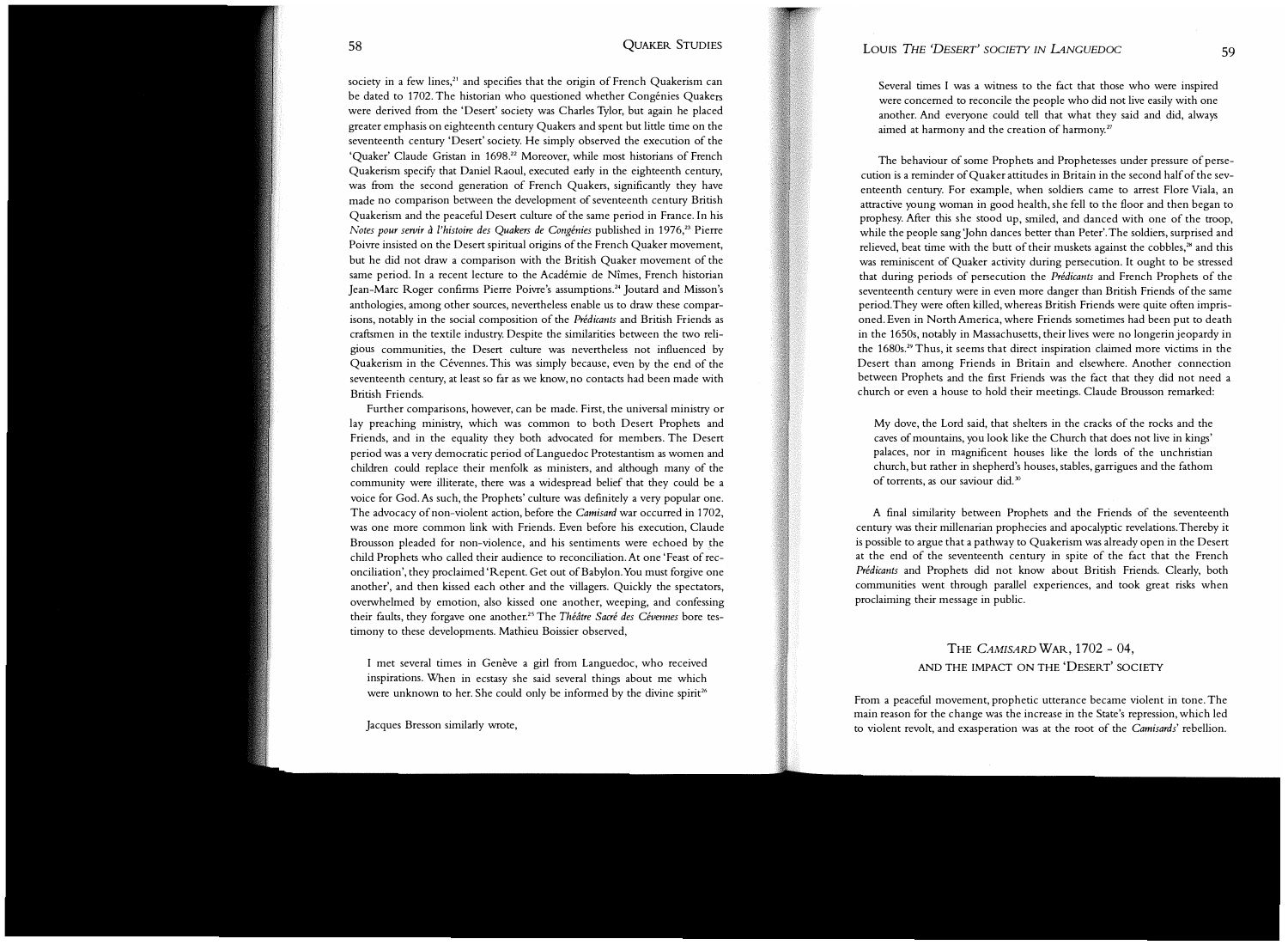Peaceful Prophets and Prophetesses were either sent to prison or killed, and in many cases the nature of the inspirations subsequently changed. The message transmitted by the Prophets was no longer one of reconciliation, but rather revenge, God's revenge. The main leaders were Abraham Maze!, Elie Marion, then Jean Cavalier and Rolland. The war began with the murder of a priest, Abbe Chayla in July 1702, and the first confrontation took place on 11 September 1702 near Collet-de-Deze. For the first time many Catholic churches were burnt, with many more churches encountering the same fate thereafter. After so many Protestant churches had been destroyed, the Prophets began to respond in kind, and whereas many Protestant ministers had been forced to flee to save their lives, Catholic priests were now no longer safe. The revolt spread in 1702, and it was during this period that the Prophets were called Camisards because they wore white shirts.<sup>31</sup>

The Camisards, however, lost their war and eventually capitulated in 1704 but only after they were given an amnesty. They had become very famous throughout Europe during this period, and, as Philippe Joutard notes, monthly magazines often devoted more than five per cent of their space to the movement with occasional peaks between 16 per cent and 21 per cent.<sup>32</sup> He also specifies that this violent Protestant resistance drew much more national and international attention than the mainly non-violent period which lasted for over one century.<sup>33</sup> Joutard goes to the extent of suggesting that, 'Never did a popular movement in France, except for the French revolution of 1789 and the Commune of 1871, produce so much print.'34 W ith the onslaught of the Camisard war, the 'Desert' society changed. It was still a part of French Protestant popular culture, but this time it was violent popular culture. Violence had made them popularly known throughout the known world, but at the same time, such activity took them away from Quaker-like culture.

#### CAMISARDS EXILED IN BRITAIN

Several Camisard Prophets, especially the war leaders, Abraham Mazel and Elie Marion, along with a cousin of Jean Cavalier, took refuge in London in 1706. Hillel Schwartz, who has commented that 'the history of the French Prophets is the history of what happened when three Inspirés left the Desert and made their way to London', documents their story.<sup>35</sup> Yet the fact that the war leaders were known as 'French Prophets' is typical of the misrepresentation of the 'Desert' society. Had they been called 'French Camisards' it would have been a more accurate appraisal. The former ministers who had fled from France immediately after the Revocation of the Edict of Nantes despised these men. Part of the explanation for this attitude may be the jealousy experienced by professional ministers vis-a-vis improvised preachers, as pointed out by Jean-Pierre Richardot in his introduction to the modern edition of Les Théâtre Sacré des Cévennes.<sup>36</sup> These Prophets had created a popular church at the risk of their

own lives. But, being reasonable and moderate people, the 'Refuge' Ministers, who had fled from France in 1685, disapproved of the violence of the Camisard war, and they publicly showed their disapproval. In 1708, John Lacy translated Le Théâtre Sacré des Cévennes as A Cry from the Desert, and bore witness to the Prophets' sufferings, but also to the *Camisards'* violence.<sup>37</sup> However, the attacks they endured did not discourage the 'French Prophets', who attracted British disciples, the British Prophets, particularly some Scotsmen.<sup>38</sup> They also attracted some Quakers for a short time.<sup>39</sup> But the British Prophets' movement itself was not located in popular culture as it aimed at reaching the social and intellectual elite. Consequently, it attracted less support, and finally died out around 1750.

## THE EMERGENCE OF THE SHAKER MOVEMENT

The most significant consequence of the French and English Prophets' movement in Britain was the development of the Shaker movement, started by two English Quakers, Jane and James Wardley around 1747. According to Shaker theologians and initially confirmed by historians of Protestantism, the Wardleys resigned their Quaker membership and founded the Wardley Society, which claimed to go back to the original French Prophet movement in Cévennes.<sup>40</sup> What particularly appealed to them was the ecstatic character of the Cévenol Prophets' revelations, the millenarian character of the prophecies, such as those of Pierre Jurieu, the role of women in the prophetic movement of the Cévennes, the lay character of this movement, and its popular appeal. The ecstatic behaviour of the new movement explains why its members soon called themselves 'shaking Quakers', then 'Shakers', while their official name is the United Society of Believers in Christ's Second Coming. The Shakers clearly had a close affiliation to earlier millenarian principles, and it can be argued that one of the failures of their movement and, indeed of the 'French Prophets', but also of the early Quakers, were the pronouncements concerning the imminent Second Coming of Christ. Later generations of Quakers abandoned such prophecies as did the Shakers when their millenarian prophecies became less and less convincing. The Shakers also shared a pacifist inheritance, which owed its heritage more to Quaker influence than to that of 'French Prophets', particularly as the 'French Prophets' who had sought refuge in London in 1706 were war veterans.<sup>41</sup>

Unlike the movement of British Prophets, the Shaker movement was rooted in the people, and aimed at recapturing the popular appeal of the French Prophets, which it partly succeeded in achieving. In contrast to the Wardleys, who were tailors by profession, Ann Lee, who joined the Wardley Society in 1758 and replaced them at the head of the Shaker movement, $42$  came from a very humble background and was illiterate. Moreover, Lee's enduring appeal to the Shaker movement was rewarded in 1774 when she was followed by many adherents to North America. The claim of Shaker theologians about their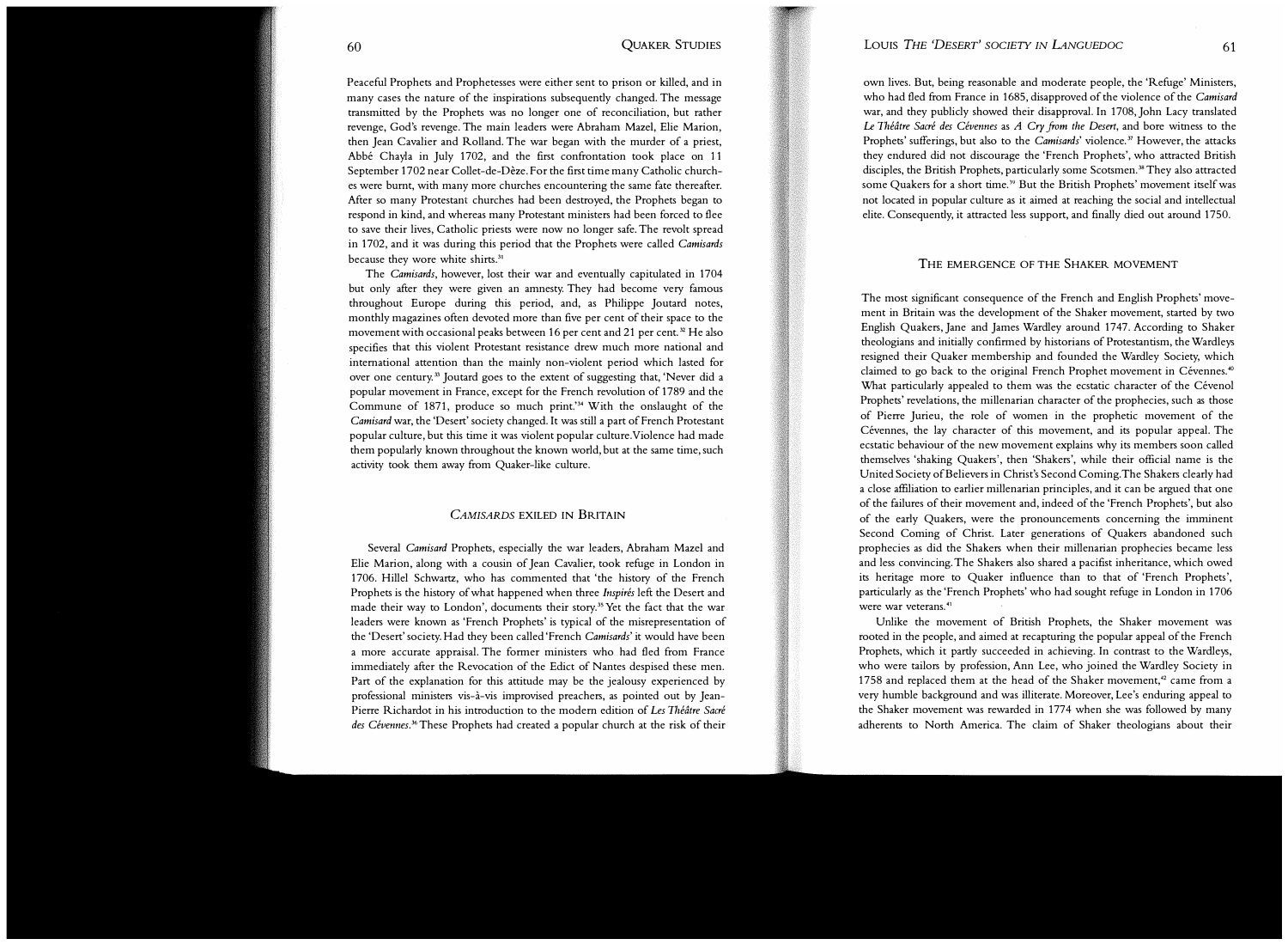Quaker and French Prophets' roots has long been accepted by historians, such as Henri Desroche, Clarke Garrett, and Hillel Schwartz, but as Jean-Paul Chabrol recently stated even Garrett and Schwarz now have some reservations about these origins.<sup>43</sup> Most notably, they have considered whether the influence of the French Prophets was direct or indirect, but they do nevertheless accept that there was some influence. More significantly, given that the Shaker movement itself is now practically extinct with very few adherents,<sup>44</sup> their decline mirrors that of the French Prophets in the middle of the eighteenth century." But whereas the prophets can at least claim an indirect influence in the United States, the Shakers do not have that privilege. But what was the influence of the Desert society in eighteenth century France?

#### THE 'DESERT' SOCIETY IN FRANCE IN THE EIGHTEENTH CENTURY

As shown earlier, the French Prophets in London were war veterans, but what happened to those members who stayed in France after 1704? They met with the same kind of difficulties their brothers had met with in London, particularly the disapproval of the Protestant establishment. Moreover, whether this establishment was in exile in London or in Geneva, or still clandestine in Languedoc, it developed its own rules of conduct, of sanction and of exclusion. After the Camisard war and under the influence of Antoine Court, Protestants became more sedate, often at the expense of inspiration. Antoine Court, with the assistance of Paul Rabout, worked hard to restore law and order in the Protestant Church, and the synod of 1715 agreed that synods, official ministers, and liturgy in religious services had to be restored. The synod of 1716 confirmed that all so-called revelations ought to be rejected, while the biblical testimony became central to their beliefs. The ministers of 'Refuge' all agreed with Court except for Pierre Jurieu, whose prophecies had been very influential during the Camisard war.<sup>46</sup>

Antoine Court was an ambiguous figure. In 1995, a conference at Nimes organised by Hubert Bost and Claude Lauriol examined Court's contribution to French Protestantism. Was he the man who 'reconstructed' Protestantism after the Revocation of the Edict of Nantes (1685), until the Edict of Toleration (1787) and the Declaration of Human Rights (1791) down to the present time? Or, was he old-fashioned in his views: a man who did not understand prophetism and led Protestantism in the wrong direction, not perceiving the changes in mentality that were characteristic of the century of enlightenment?<sup>47</sup> One of the contributors to the conference, Daniel Vidal, gave a paper entitled 'Antoine Court à contre-temps: champ calviniste et horizon prophétique.'<sup>48</sup> Vidal suggested that: 'It looks as though piety, faith, and vivid communion among the congregation into the sacred Word, had suddenly frozen into a shadow of pure rhetoric, a flame that has lost its fire.'4" With the restoration of law and order in the eighteenth century, the Protestant church drifted away

#### LOUIS THE 'DESERT' SOCIETY IN LANGUEDOC 63

from popular culture, making it seem to Antoine Court and his contemporaries that in this period one had to choose between violent popular culture, as typified by the Camisard war, or 'peaceful' bourgeois culture, as though peaceful popular culture were not an option. It is interesting to note that Antoine Court led his reform programme with the help of Prophets who were war veterans.<sup>50</sup> In this respect, there was some continuity between the Camisard war and the reconstruction of the Protestant church, especially as both ignored peaceful popular culture. Antoine Court and his colleagues would nevertheless have claimed little, if any, association with Camisard war, and thus it is our own perceptions that suggest continuity. Moreover, these veterans did not represent all French Prophets. A minority of the Prophets disapproved of violence at the beginning of the war, and in their proclamations they unwittingly remained faithful to the Quaker principles of non-violence and to the Desert tradition in France. For example, on 7 January 1703 Daniel Raoul wrote to the Camisard leaders:

A publicly reliable noise informs us that there are among you pyromanes and killers... That you carry iron and fire in your hands to take revenge upon your enemies, that you cut their throats in their sleep and burn their houses, so that at sunrise one sees in their stead only burnt out monuments and human blood pitilessly spilled.<sup>51</sup>

## NON-VIOLENT FRENCH PROPHETS IN FRANCE AND IN BRITAIN

Henry van Etten pointed out that Daniel Raoul's appeal to Camisard leaders seems to have moderated them somewhat, and further appeals were made from Raoul's followers. Jean Flottier wrote to the rebel Huguenots from Nimes prison where both he and Raoul had been incarcerated, and called upon them to look towards forgiveness and reconciliation.<sup>52</sup> These followers, including female supporters, called themselves 'Inspirés', and they were often given the provençal name, Couflaïres.<sup>53</sup> One such devotee was Isaac Elzière who announced:

My name is Isaac Elzière, and I confess in front of God and men that I follow neither the Popish nor the Lutheran law, nor any of the diverse sects invented and similarly made out by men's philosophy. But I belong to the religion of Christ, his Prophets and his apostles, and all those who received the Holy Spirit, through faith or prophecy, like the Prophets, apostles and faithful believers of former times.<sup>54</sup>

These men and women gathered in 'Vaunage', a valley 20 km from Nimes, and more particularly at the village of Congénies. During the eighteenth century a few men from Vaunage bore testimony to Quaker ideology overseas.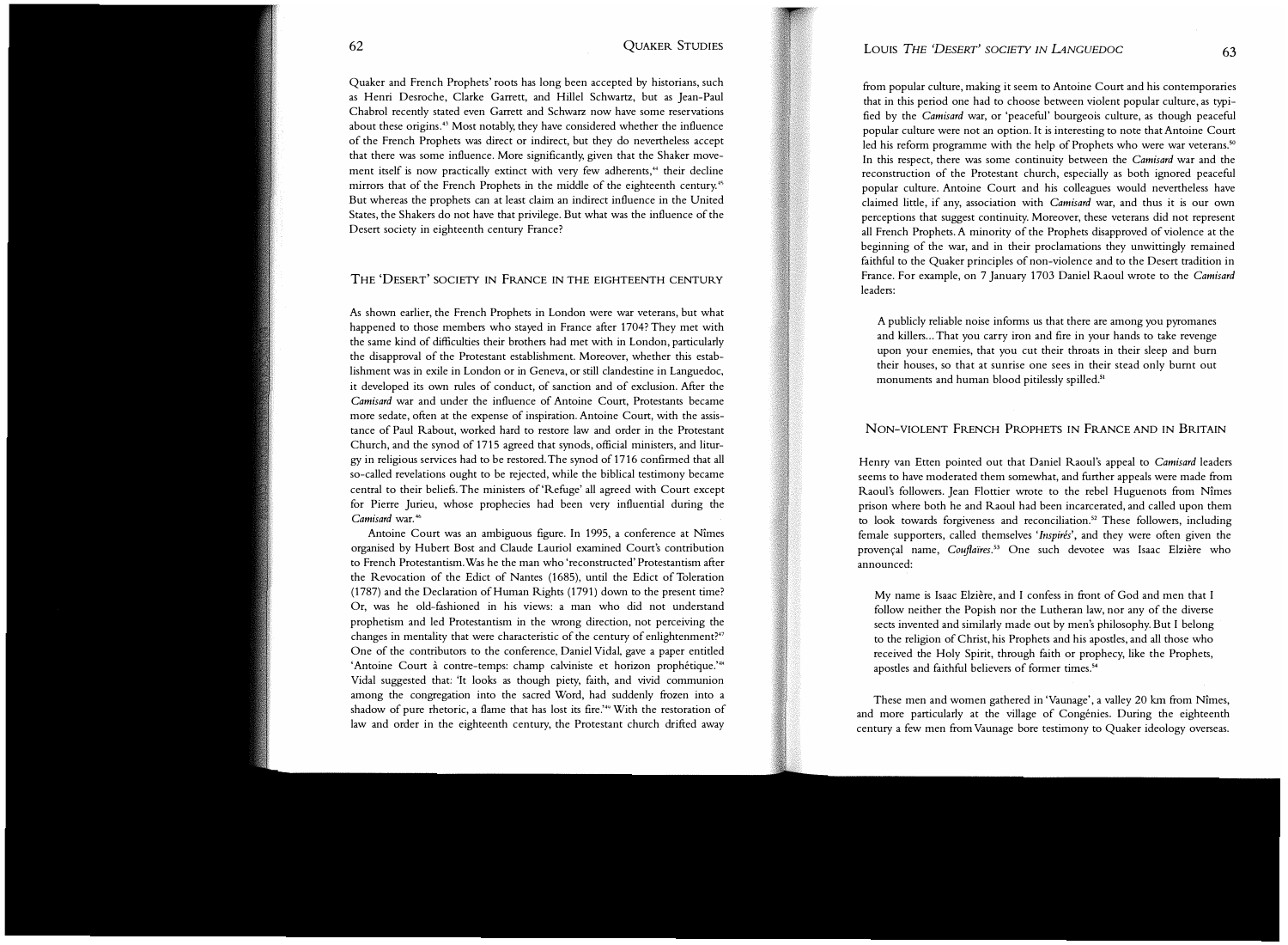One such example was Jean Benezet whose Huguenot family from Vaunage had fled to England in c.1715. He spent a few months in Rotterdam, then became a member of the Religious Society of Friends, while his son, Anthony Benezet, was a well-known Quaker in Philadelphia who worked hard for the abolition of slaves and an improvement to the treatment of native Americans.<sup>55</sup>

According to Henry van Etten, Paul Codognan, another of these inspired people from Vaunage, also became a Friend in Britain after 1769.<sup>56</sup> In the Netherlands he heard about British and American Friends, and sought further information from the British Quaker, John Eliott.<sup>57</sup> He was certainly not alone as Jean de Marsillac, who acted as link between British Friends and Inspirés, assisted the fledgling Society.<sup>58</sup> From 1788, a French Quaker community developed in the Vaunage valley, around Congénies, and so the Couflaires, by joining with Friends, remained distinct from the Protestant church reconstructed by Antoine Court. This demonstrates that between inspiration and violence a narrow path was created that could combine inspiration and non-violence. French Protestant churches down to the present time have largely ignored this third way. The paradox, however, is that by ignoring this alternative these Protestant Churches have tended to overlook the significance of the Camisards because they could not openly accept their violent heritage.

## THE PRESENT RE-DISCOVERY OF FRENCH PROPHETS BY FRENCH PROTESTANTS

On 2 September 2001, French Protestants met at Mialet in Mas Soubey ran, as they have done once a year since 1911, for the Desert Assembly. This time they inaugurated a Meeting to commemorate the Camisards in Cévennes, 2001 being the tercentenary of the origins of this movement. The Protestant minister Regina Muller gave a sermon on Acts 2:17,

And it shall come to pass in the last days, saith God, I will pour out my Spirit upon all flesh: and your sons and your daughters will prophesy, and your young men shall see visions, and your old ones shall dream dreams.

. In his final message, another Protestant minister Marcel Manoel commented 'I am happy to see that these Prophets and Prophetesses are reintegrated into our history. For they (and women particularly) have been so much excluded, and considered as outsiders!'59 The commemoration of the Camisard war is thereby an opportunity for French Protestants to continue research on the prophetic culture of the 'Desert' society, particularly in the period before 1702. The purchase of the Maison quaker de Congénies by France Yearly Meeting in May 2003 is also an incentive to dig further into the spiritual roots of French Quakerism.

#### **CONCLUSION**

In conclusion, the Desert culture was a popular one, part of it violent and another section promoting peace. Yet its history has remained strangely forgotten by both French Protestants and by French Quakers, despite the fact that both were beneficiaries of it. The French Quaker movement remained a small minority and kept apart from the reconstructed Protestant Church, even when the latter had become 'peaceful'. It was such a minority body that the Couflaïres movement probably would have vanished if they had not met British Friends and become part of the world family of Friends as they did in 1788, but as this paper has shown, their spiritual and historical origins are broader than imagined. As French Protestants rediscover the 'Desert' society, it is hoped that French Quakers will do the same. This might generate a fruitful dialogue between these two heirs of a popular culture.

#### **NOTES**

- 1 Chabrol, J.-P., Elie Marion, le Vagabond de Dieu (1678-1713): prophétisme et millénarisme protestants en Europe à l'aube des lumiéres, Aix-en-Provence: Edisud, 1999.
- 2 Schwartz, H., The French Prophets: the history of a millenarian group in eighteenth-century England, Berkeley: University of California Press, 1980, p. 279.
- 3 Louis, J.-H., 'The Nantucket Quakers' Message as an Alternative to Benjamin Franklin's Message to the French Revolution', Quaker Studies, 5 (2000), pp. 9-17.
- 4 Brock, P., 'Conscientious Objection in Revolutionary France', Journal of the Friends' Historical Society, 5712 (1995), pp. 166-82.
- 5 Tylor, C., The Camisards, London: Kent & Co., 1893, p. 432.
- 6 Van Etten, H., *Chronique de la Vie Quaker Française*, Paris: Société religieuse des Amis, 1945, Ch. 2.
- 7 Joutard, P., (ed.), Les Camisards, Paris: Gallimard, 1980, p. 25.
- 8 Bost, C., Les Predicants Protestants des Cevennes et du Bas-Languedoc, 1684-1700, 2 vols., Paris: Presses du Languedoc, 2001, passim.
- 9 Misson, M., *Le Théâtre Sacré des Cévennes*, 1707, and reproduced in Richardot, Jean-Pierre (ed.), Le Théâtre Dacré des Cévennes, Paris: les Editions de Paris, 1998, p. 32.
- 10 Misson, Le Théâtre Sacré des Cévennes, p.3 2.
- 11 Gisel, P., (ed.), Encyclopédie du Protestantisme, Paris: Editions du Cerf, 1995, p. 162.
- 12 Gisel, Encyclopédie du Protestantisme, p. 162.
- 13 Gisel, Encyclopédie du Protestantisme, p. 162.
- 14 Bost, Les Prédicants Protestants des Cévennes, passim.
- 15 All of this is documented in the Musée du Désert, the Museum of Desert history at Mas Soubeyrand, 30140 Mialet. See http:/ /museedudesert.com .
- 16 http:/ /huguenotsinfo. free. fr/galeres/galeres.htm
- 17 Misson, Le Théâtre Sacré des Cévennes, p. 30.
- 18 Misson, Le Théâtre Sacré des Cévennes, p. 10.
- 19 For details, see n.6.
- 20 Full details are provided in n.7.
- 21 Van Etten, Chronique, p. 25.
- 22 Tylor, Camisards, p. 490.
- 23 Poivre, P., 'Notes pour servir à l'histoire des Quakers de Congénies', Congénies en Vaunage, 3 (1975).
- 24 Roger, J.-M., 'Les 'Couflaïres' de la Vaunage: identités et racines', lecture at the Académie de